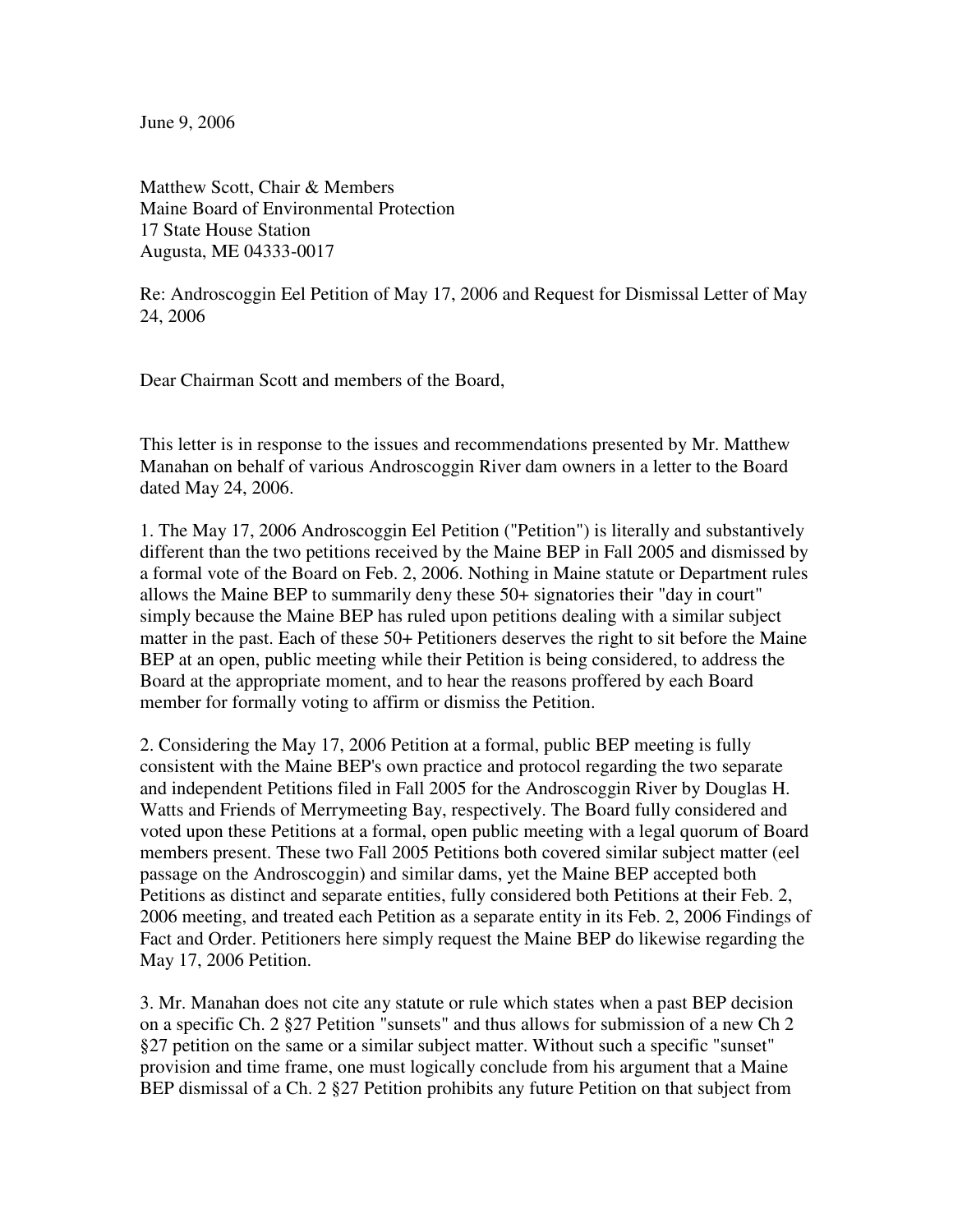any person or groups of persons in perpetuity. This would also mean, necessarily, that the Maine DEP Commissioner is also permanently barred from presenting his or her own license modification request to the Board on that subject matter if the Maine BEP rejected a Petition on that subject at any point in the past.

4. Department Rules plainly state that within 30 days of receipt of a Ch. 2 §27 Petition, the Maine BEP must either dismiss the Petition or schedule a public adjudicatory hearing on it. Department rules do not describe or allow the Maine BEP any "third option." If the Maine BEP wishes to dismiss the May 17, 2006 Petition for any reason, this decision must be made in a public, open meeting. If this were not the case, the Maine BEP could decide to schedule a public adjudicatory hearing on the May 17, 2006 Petition by privately caucusing over the telephone and later informing Mr. Manahan's clients of their private decision by letter. I doubt Mr. Manahan's clients would support the legality of such an action, yet they are recommending the BEP use this exact same procedure to summarily dismiss the May 17, 2006 Petition. Aside from advocating an obvious double standard, Mr. Manahan's clients also seem to be encouraging the Maine BEP to violate its own administrative rules and Maine's Open Meeting Law. In contrast, myself and other signatories to the May 17, 2006 Petition simply request the Maine BEP consider and vote to dismiss or affirm our Petition in an open, public meeting that is conducted in full compliance with Maine law.

5. A plain and objective reading of the relevant statutes and Department rules shows that the only way in which the Maine BEP can ignore or otherwise reject a Ch. 2 §27 Petition without making this decision in open, public meeting with a legal quorum is if the Maine BEP can show that it never received a physical copy of the Petition or that the document it received is so garbled and unintelligible as to prevent the Maine BEP from discerning its identity as a Ch. 2 §27 Petition. Mr. Manahan does not make this claim in his May 24 letter.

6. Mr. Manahan argues the May 17, 2006 Petition should be summarily dismissed because I am now seeking judicial review of the BEP's Feb. 2, 2006 dismissal of my Fall 2005 Petition. In April, Mr. Manahan and the Maine Dept. of Attorney General filed Motions to Dismiss in Superior Court claiming the Superior Court has no jurisdiction to review the Feb. 2, 2006 BEP dismissal of my Petition. If Mr. Manahan is correct that the Superior Court lacks jurisdiction to hear my appeal, then the May 17, 2006 Petition must be reviewed by the BEP de novo. If this is not the case, then Mr. Manahan is admitting his Motion to Dismiss is a sham. If the Maine BEP "summarily dismisses" the May 17, 2006 Petition due to my appeal of its Feb. 2, 2006 decision, the BEP is admitting the argument forwarded by the Attorney General in its Motion to Dismiss is a sham. If one accepts the Attorney General's argument in its Motion to Dismiss, my appeal is a legal nullity and cannot have any bearing on the BEP's consideration of the May 17, 2006 Petition. Because of the Dept. of Attorney General's stated legal position in its Motion to Dismiss, the BEP must review the May 17, 2006 Petition de novo.

7. A significant instigator of my participation in the May 17, 2006 Petition is the Attorney General's novel legal position that a BEP dismissal of a Ch. 2 §27 Petition